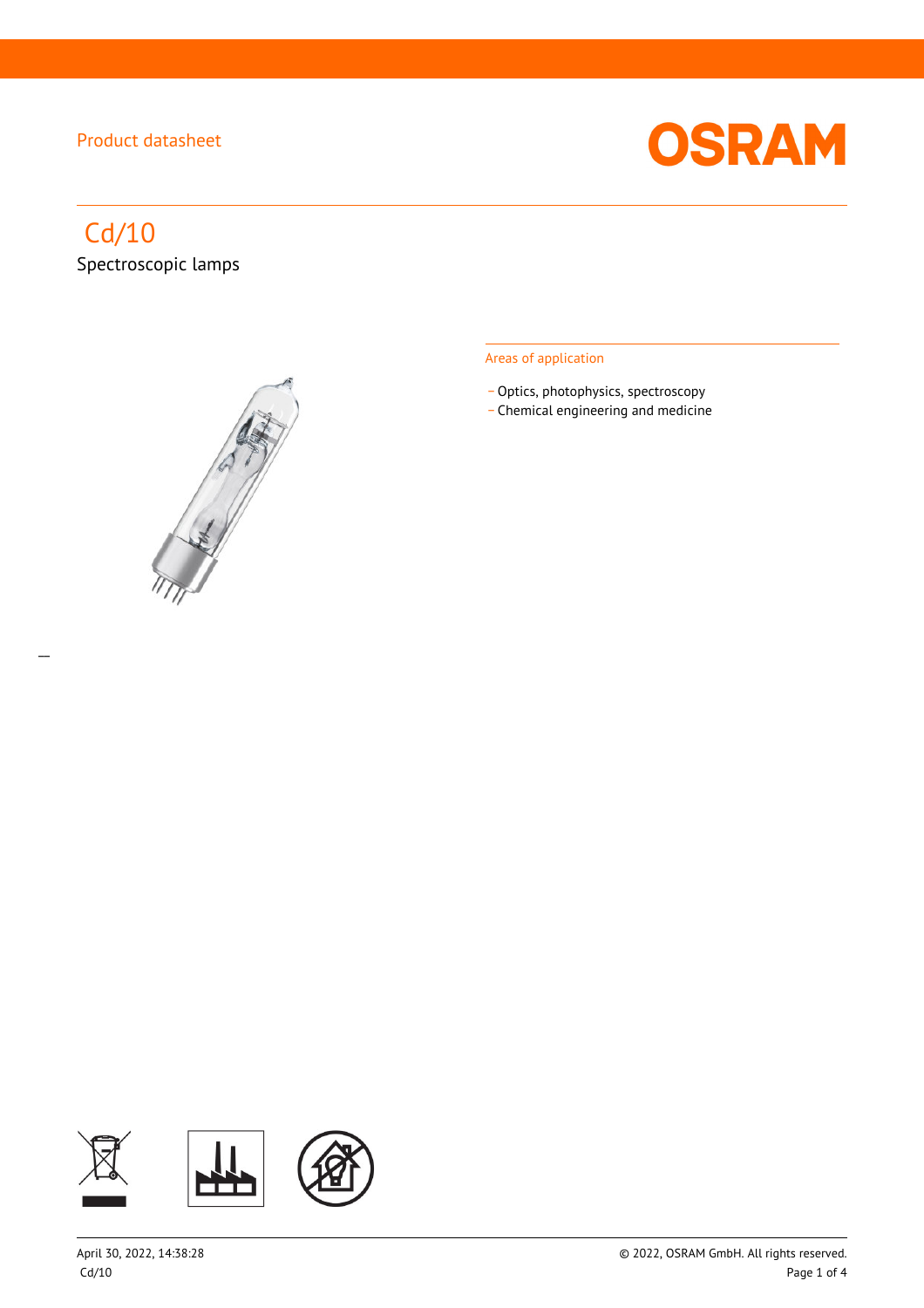#### Technical data

#### **Product information**

| Order reference        | CD10 15V VS1 |  |
|------------------------|--------------|--|
| <b>Electrical data</b> |              |  |
| Lamp voltage           | 15 V         |  |
| <b>Nominal current</b> | 1.00A        |  |
| Type of current        | AC           |  |
| Nominal wattage        | 15.00 W      |  |

#### **Dimensions & weight**

 $\overline{a}$ 



| Filament length   | $4.00$ mm |
|-------------------|-----------|
| Filament diameter | $6.0$ mm  |

### **Temperatures & operating conditions**

| $-350$ °C<br>Max. permitted ambient temp. pinch point |  |
|-------------------------------------------------------|--|
|-------------------------------------------------------|--|

#### **Additional product data**

| Design / version                   | Cadmium           |
|------------------------------------|-------------------|
| <b>Base (standard designation)</b> | PICO <sub>9</sub> |

### **Country specific categorizations**

**Order reference** CD10 15V VS1

#### **Environmental information**

### **Information according Art. 33 of EU Regulation (EC) 1907/2006 (REACh)**

**Date of Declaration** 29-04-2022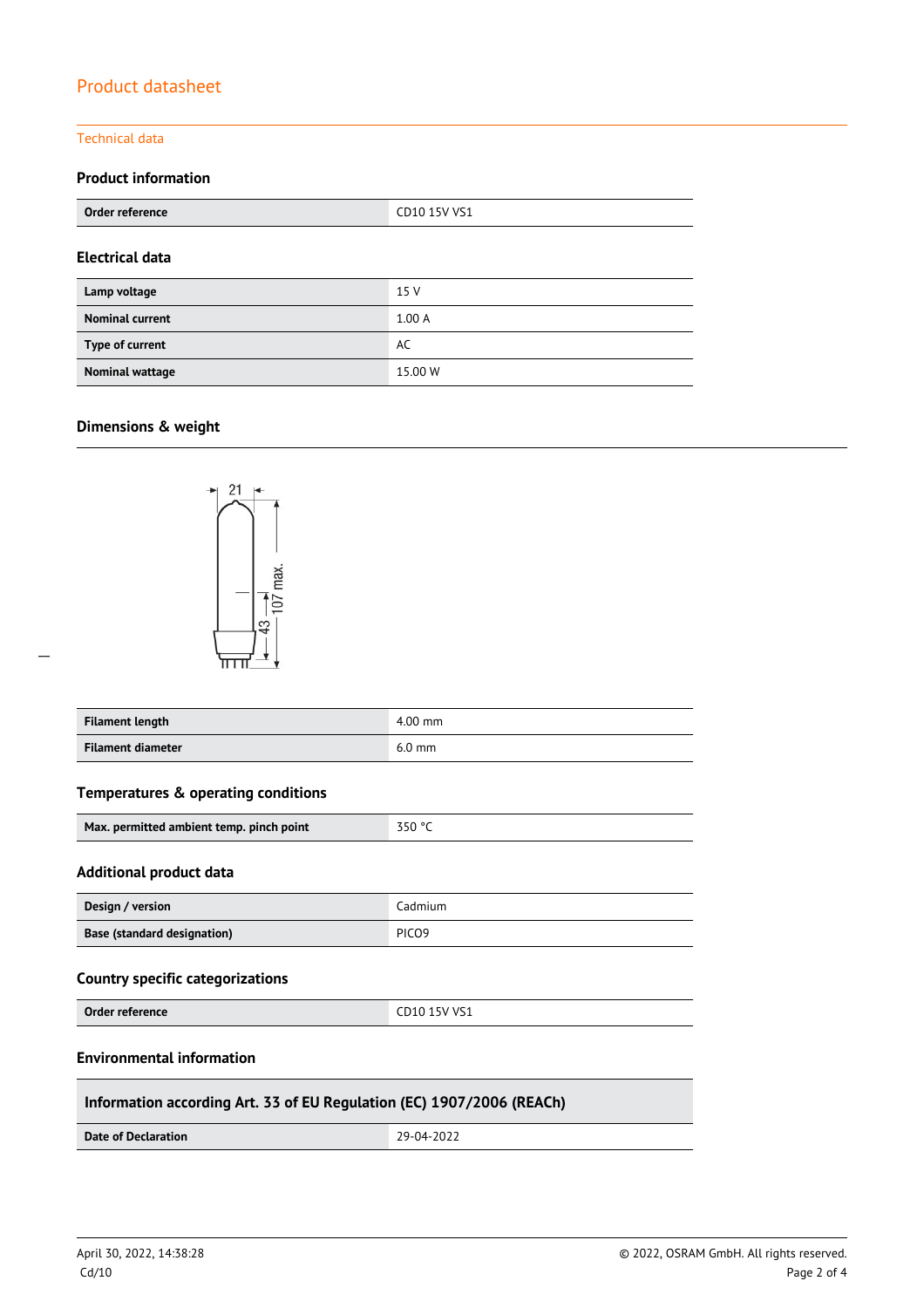| <b>Primary Article Identifier</b> | 4050300210353   4008321484543                                                                         |
|-----------------------------------|-------------------------------------------------------------------------------------------------------|
| Candidate List Substance 1        | Lead                                                                                                  |
| CAS No. of substance 1            | 7439-92-1                                                                                             |
| <b>Safe Use Instruction</b>       | The identification of the Candidate List substance is<br>sufficient to allow safe use of the article. |
| Declaration No. in SCIP database  | EE38036F-C6BA-493C-90B0-583FB86EA4EB                                                                  |

### Country specific information

| <b>Product code</b> | <b>METEL code</b> | SEG-No.                  | STK-Number               | UK Org                   |
|---------------------|-------------------|--------------------------|--------------------------|--------------------------|
| 4050300210353       | OSRSPCD10         | $\overline{\phantom{a}}$ | $\overline{\phantom{a}}$ | $\overline{\phantom{a}}$ |
| 4050300750521       | OSRSPCD10         | $\overline{\phantom{a}}$ | $\sim$                   | $\overline{\phantom{a}}$ |